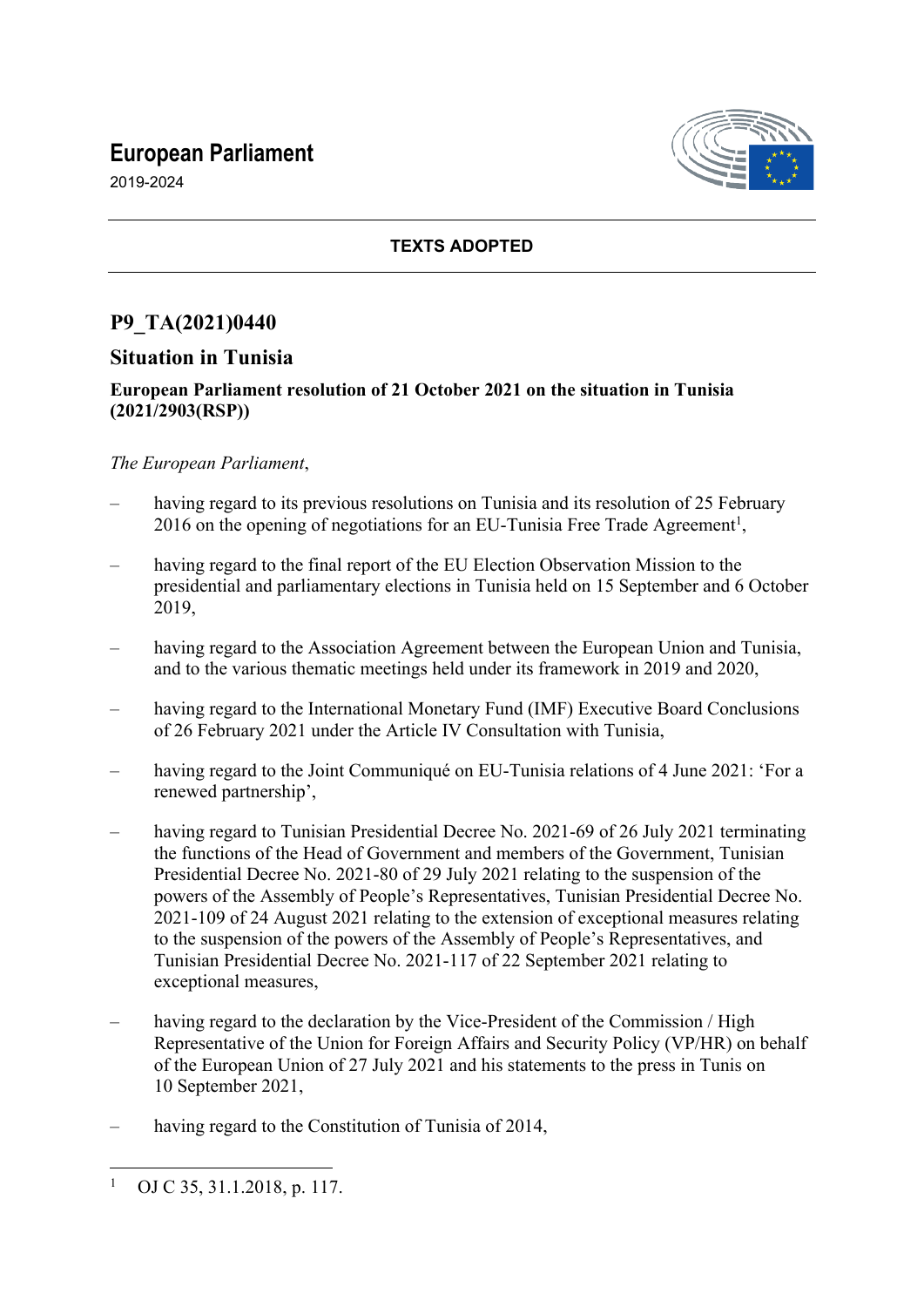- having regard to the International Covenant on Civil and Political Rights, to which Tunisia is a party,
- having regard to the Convention on the Elimination of All Forms of Discrimination against Women (CEDAW), which Tunisia ratified in 1985 and to which it withdrew its reservations in 2014,
- having regard to the National Action Plan (NAP) on Women, Peace and Security 2018-2022, adopted in 2018,
- having regard to Rule 132(2) and (4) of its Rules of Procedure,
- A. whereas Tunisia is a privileged partner of the EU, and continuous support and backing has been a priority, with election observation missions in 2011, 2014, 2018, and 2019 confirming the EU's unwavering commitment to democracy in Tunisia; whereas this year's 10th anniversary of the Tunisian Revolution marks an important moment in Tunisia's democratic development;
- B. whereas the socio-economic situation has been characterised by widespread economic stagnation, related to internal political context, and a sanitary crisis with the world's second highest rate of COVID-19 deaths; whereas the COVID-19 pandemic, the lack of tourism, high levels of youth unemployment and inflation have exacerbated Tunisia's fragile economy; whereas endemic corruption, incomplete transitional justice and serious economic and security challenges remain substantial obstacles to Tunisia's full democratic consolidation;
- C. whereas, in this context, on 25 July 2021 the President, Kais Saied, invoked Article 80 of the Tunisian Constitution, which empowers him to enact exceptional measures in order to deal with an imminent danger to the state, and announced the dismissal of Prime Minister Hichem Mechichi, the suspension of the Assembly of People's Representatives (ARP) for an extendable period of 30 days and the lifting of the parliamentary immunity of all its Members; whereas on 24 August 2021, the President extended the suspension of Parliament;
- D. whereas the governments of the UAE, Saudi Arabia and Egypt immediately praised and expressed rhetorical support for President Saied's initiative;
- E. whereas the absence of Constitutional Court formation, and the resulting inability for Members of Parliament to appeal against any unilateral extension of the emergency situation by the President, as established in the relevant article of the Constitution, gave rise to serious concerns about the Tunisian democratic transition and fundamental rights in the country;
- F. whereas on 22 September 2021, the President issued Presidential Decree No 2021-117, which contains provisions affirming self-supremacy and the primacy of the decree over the Constitution, thereby undermining the Constitution, and concentrates all the powers of the State in the person of President Kais Saied; whereas the Constitution's provisions on rights and freedoms will only be respected and guaranteed when they do not contravene laws based on presidential decree-laws and exceptional measures; whereas Presidential Decree 117 does not allow any presidential decision to be appealed in a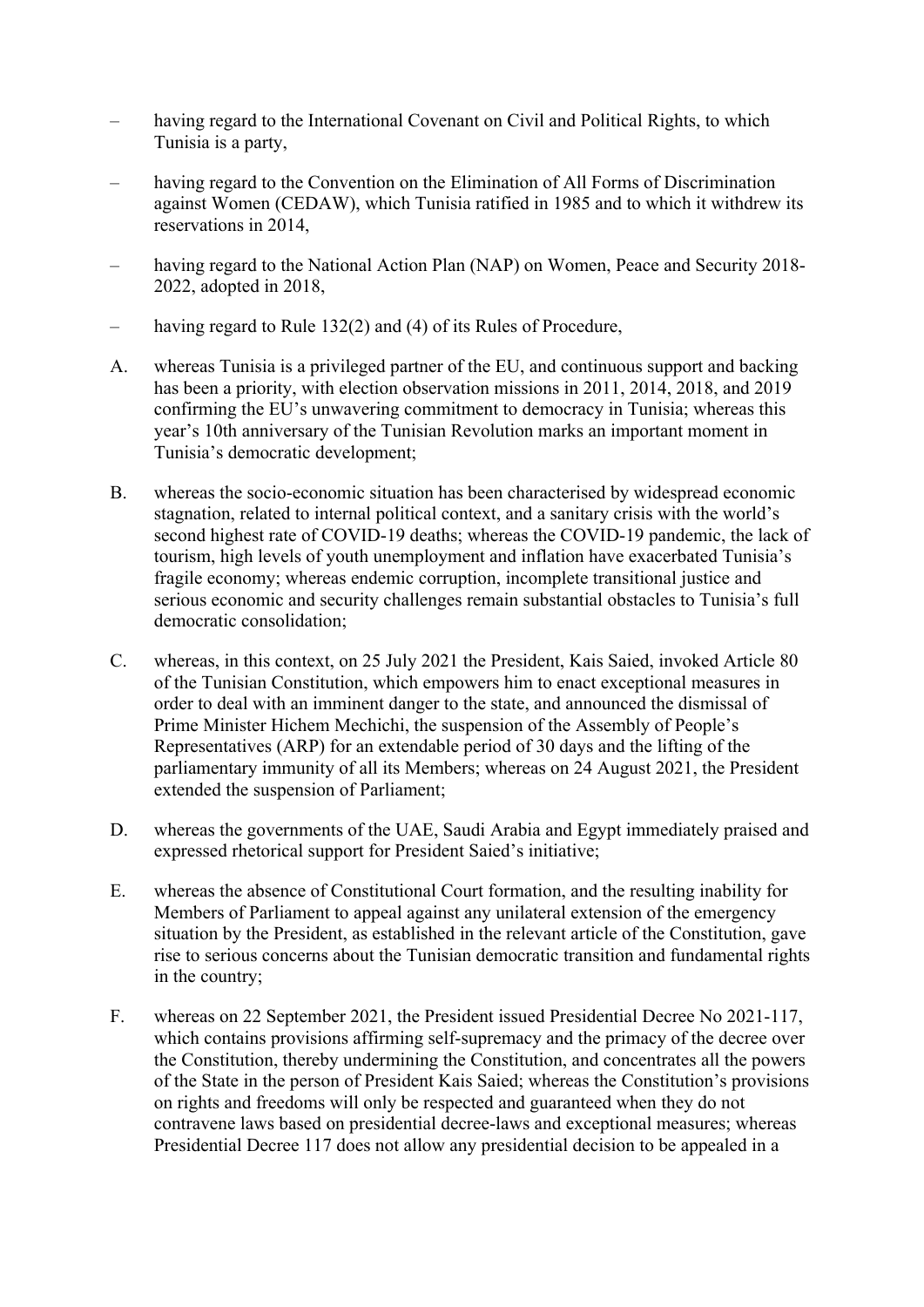court of law, including before Tunisia's highest Administrative Court and its Court of Cassation;

- G. whereas this concentration of powers has been vested in the President's hands without any time limit; whereas the President granted himself full legislative power to modify by decree the laws governing political parties, elections, the judiciary system, unions and associations, freedom of the press and freedom of information, the organisation of the justice department, human rights and freedoms, the Code of Personal Status, internal security forces, customs and state budget;
- H. whereas although Tunisian civil society has publicly expressed its serious concerns about new restrictions, President Kais Saied's July measures did enjoy significant public support, which shows the public discontent with the serious socio-economic situation and severe governmental dysfunction the country is facing; whereas 18 local and international NGOs have issued a joint declaration warning about the situation of democracy in Tunisia; whereas the G7 has called on Tunisia to return to a constitutional order and for parliamentary activities to be resumed;
- I. whereas on 26 July 2021 Tunisian police closed the offices of Al Jazeera in Tunis without providing any explanation;
- J. whereas civil society in Tunisia is well-developed and consolidated, and has played a fundamental role in shaping and strengthening Tunisia's democratic transition since 2011, with numerous activists calling for urgent reforms, including anti-corruption measures, and whereas national dialogue is one of the particular traits of the country; whereas freedom of the press and freedom of publication are essential components of an open, free and democratic society; whereas since 26 July 2021, civil society has neither been included in the national dialogue nor been consulted on the steps taken by President Kais Saied;
- K. whereas, on 10 September 2021, the Tunisian General Labour Union (UGTT) presented its roadmap calling for the establishment of a national consultative committee in order to ensure a legal framework for inclusive social and political reforms in the country, in particular the reform of the political system and the electoral law, as well as the amendment of the Constitution;
- L. whereas the Tunisian economy is highly dependent on foreign investment, tourism and exports of products to the EU; whereas Tunisia's current account and fiscal deficits require solid structural reforms according to the World Bank; whereas the EU is Tunisia's largest trade partner, accounting for 57,9 % of its trade in 2020, with 70,9 % of Tunisia's exports going to the EU and 48,3 % of its imports originating from the EU; whereas the economy can only flourish if democracy is restored and security and stability are ensured;
- M. whereas the COVID-19 pandemic has exacerbated the already fragile situation in Tunisia; whereas there have been shortages of the oxygen supplies and vaccines needed for an effective response to the health crisis;
- N. whereas an increasing number of Tunisians have been leaving their country, sometimes risking their lives crossing the Mediterranean; whereas Tunisia suffers from one of the highest rate of brain drain among Arab countries;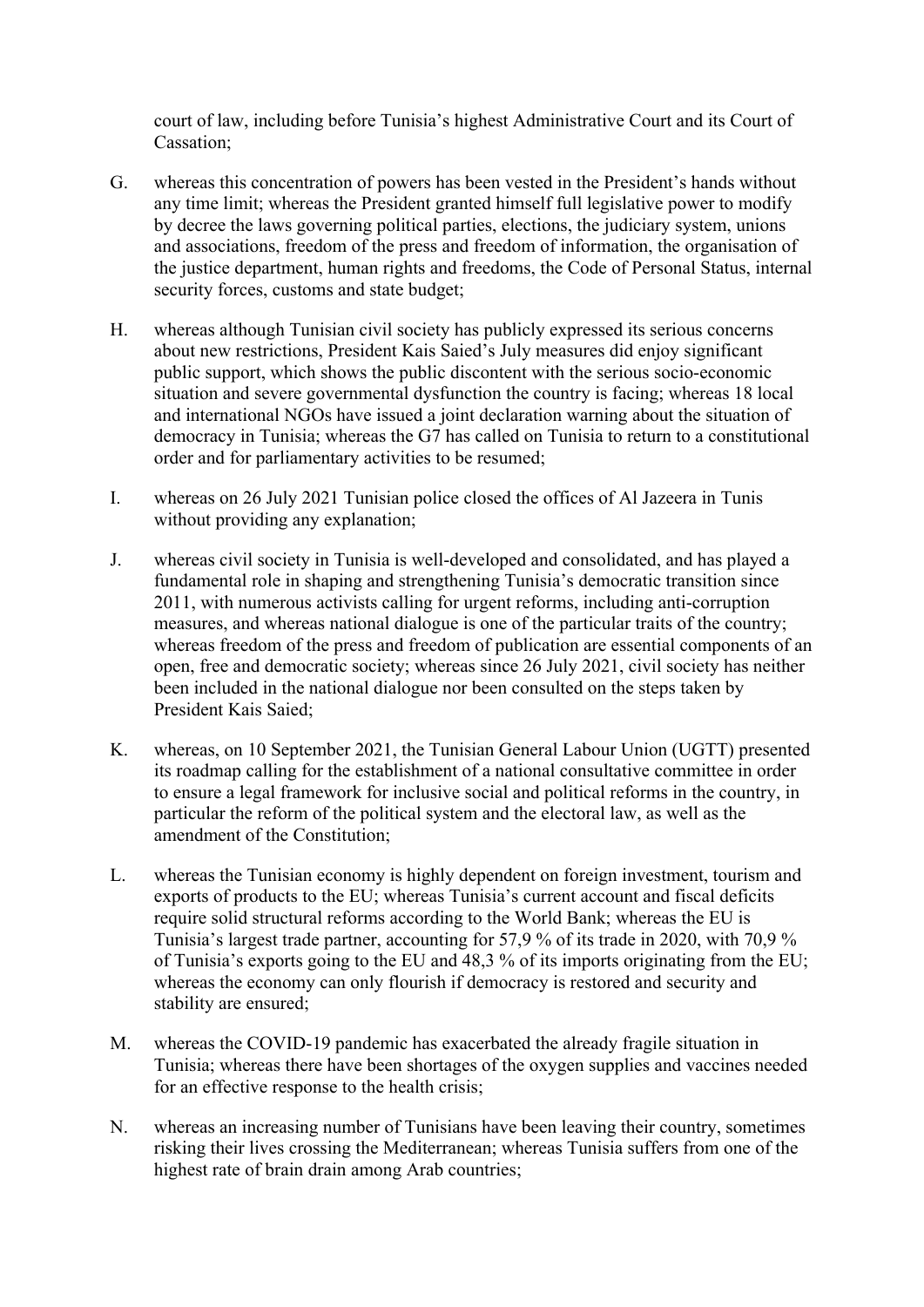- O. whereas the EU since 2011 has made substantial and continuous efforts in support of Tunisia, providing over EUR 2 billion in grants to support Tunisia's declared commitment to embrace transition towards democracy, including EUR 260 million in 2020 and EUR 200 million as of June 2021 as part of its macro-financial assistance; whereas in May 2021 an instalment of EUR 600 million was made available under the macro-financial assistance programme for Tunisia with the specific objective of mitigating the economic fallout of the COVID-19 pandemic in the country; whereas for the period from 2021 to 2027, the EU will replace the various instruments with the new Neighbourhood, Development and International Cooperation Instrument (NDICI) – Global Europe, and whereas consolidating, supporting and promoting democracy, the rule of law and respect for human rights is one of the main objectives of the EU's external assistance provided under the instrument;
- P. whereas the EU's commitment to stepping up its efforts to promote democracy was reiterated in the EU Action Plan on Human Rights and Democracy, adopted by the Council in November 2020;
- Q. whereas Tunisia's 2014 Constitution calls for freedom of belief and conscience;
- 1. Reaffirms its commitment to the privileged partnership between the EU and Tunisia, and to Tunisia's democratic process; is deeply concerned, however, that Presidential Decree 2021-117 established the indefinite concentration of powers in the President's hands; reiterates that respect for the rule of law, the Constitution and the legislative framework must be preserved, and that a well-functioning and legitimate Parliament is needed, as it is the institution which represents the people; deplores, therefore, President Saied's indefinite suspension of the Tunisian Parliament since 24 August 2021;
- 2. Calls for a return to normal functioning of state institutions, including a return to fullfledged democracy and the resumption of parliamentary activity as soon as possible, as part of a national dialogue, and for a clear road map to be announced;
- 3. Strongly underlines that a parliament is an essential institution of democracy, and necessary for any constitutional reform; highlights that the absence of a Constitutional Court in Tunisia allows for a far-reaching interpretation and application of Article 80 of the Constitution and prevents Members of Parliament from lodging an appeal to obtain a legal judgement on its suspension and the additional measures taken by the President on the grounds of Article 80; calls on Tunisia to establish a constitutional court with the objective of avoiding misinterpretations and misuse of its Constitution;
- 4. Reiterates the VP/HR's call for the restoration of institutional stability as soon as possible, and in particular for respect for fundamental rights and freedoms enshrined in Tunisia's 2014 Constitution and for abstention from all forms of violence;
- 5. Notes the appointment of Najla Bouden Ramadhan as Prime Minister on 29 September and the designation of the Cabinet of Ministers on 11 October 2021; notes the appointment of 10 women as Ministers;
- 6. Calls on the President to reconsider his position and to actively support all steps to guarantee equal rights between women and men in all areas, especially in laws against women in inheritance rights, child custody rights, rights granted as the head of the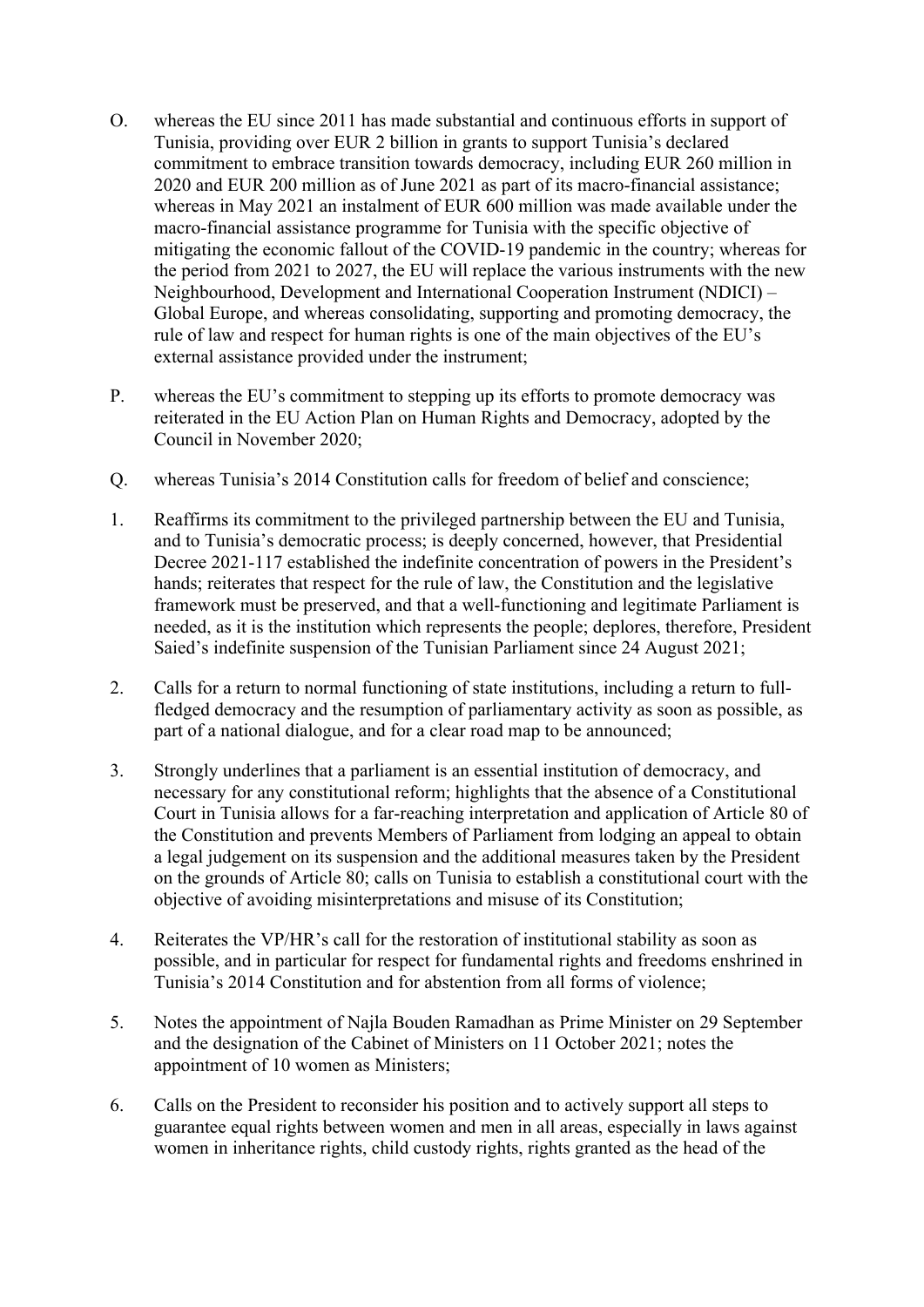household, the right to parental leave, and labour rights, particularly for domestic workers and women agricultural workers;

- 7. Calls on the Tunisian authorities to respect the Constitution and to ensure that the fundamental rights of all citizens are respected; recalls the inalienable character of fundamental and human rights, and their unconditional supremacy, and calls for the reestablishment of the Constitution as primary law; calls on Tunisia to fully abolish the death penalty;
- 8. Calls on the authorities to avoid the legal uncertainty created by travel bans, state surveillance and house arrests; considers trials of civilians by military courts to be highly problematic, and calls for the restoration of an independent judiciary, leading to the reform of the military courts in Tunisia which would do away with military trials of civilians;
- 9. Insists that any changes to the Constitution and the political system can only take place within the boundaries of the Constitution; takes notes of the criticism by the Tunisian League for the Defence of Human Rights and other civil society organisations of the concentration of powers in the hands of the President; underlines that in a democracy, the balance of powers and the separation of powers must prevail;
- 10. Recognises the key role played by the National Dialogue Quartet, consisting of the UGTT, the Tunisian Confederation of Industry, Trade and Handicrafts (UTICA), the Tunisian Human Rights League (LTDH), the Tunisian Order of Lawyers, in facilitating an inclusive national dialogue, for which it was awarded the Nobel Peace prize in 2015; calls on the President to contribute to a national framework for all stakeholders to resume this dialogue effectively; recalls the key role of the European Parliament's Democracy Support and Election Coordination Group (DEG) in promoting a dialogue between civil society and Tunisia's political leaders;
- 11. Highlights the urgent need to overcome the socio-economic crisis the country is facing with structural reforms and policies;
- 12. Reaffirms EU's unwavering commitment to supporting Tunisia in overcoming the financial and economic crisis, as well as on its path towards further democratic consolidation; calls on the Commission and European External Action Service (EEAS) to step up their dialogue with the Tunisian authorities, economic entities and Tunisian civil society; stresses the need for stable and functional institutions in order to make progress with the necessary structural reforms needed to obtain an IMF bailout loan;
- 13. Underlines that a common understanding of the rule of law, democracy and human rights is the primary foundation of a strong EU-Tunisia partnership; urges the President to allow for the full and proper functioning of independent regulatory state bodies, including the provisional body for the review of the constitutionality of laws and the National Anti-Corruption Authority;
- 14. Is concerned about foreign interference undermining Tunisian democracy;
- 15. Calls on the EU to continue programmes that directly support Tunisian citizens, and to step up assistance where necessary in the light of the current crisis, including with